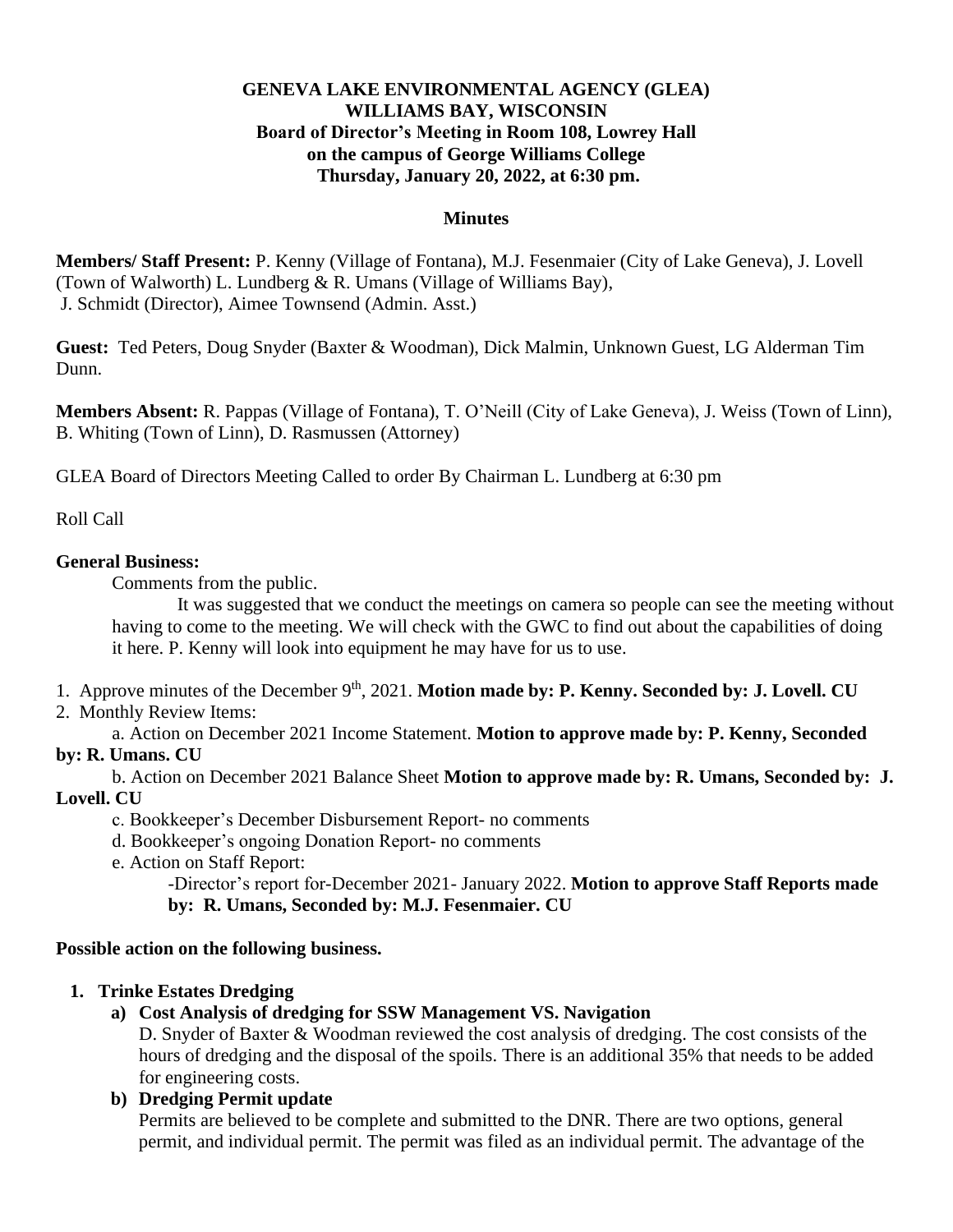individual permit is it allows you to do the same project over and over under the same permit and it should be transferable if the GLEA does not want to do it, the property owners can. Based on the DNR, we are expecting a response back in 30 days. The permit is good for 5 years.

## **c) Funding for Dredging**

Previous board meeting minutes were reviewed regarding the non-approval of drawing up a shared service agreement. Discussion on how invested the municipalities should be vs. Trinke. Trinke is due to dredge their lagoon in the 6 years.

**Motion by M.J. Fesenmaier to send cost analysis showing the 35% increase and a copy of the November 2021 letter from Baxter & Woodman to Trinke and the GLC with a request of commitment by 2/1/2022 to go forward by Labor Day 2022. Seconded by: P. Kenny CU** 

## **d) Bid Process**

If we get a financial commitment and have the permit, Baxter & Woodman would need 60 days to put together a bid packet. We should not spend any more on engineering until we have a financial commitment.

#### **e) Baxter & Woodman Invoice Motion by P. Kenny to pay the invoice for the amount of \$2,665.00. Seconded by M.J. Fesenmaier. CU**

## **2. Starry Stonewort (SSW)**

A Review of Evaluations and Recommendations of the 2021 Hand Pulling of SSW. T. Peters referenced a previous report that he presented with his findings. DNR permit processing states that if you do not see any improvement and things have gotten worse, they will not permit. We have tried 2 years and things have been getting worse. There is a good chance that the DNR will not permit us for the third year. Research shows that aggressive removal of this plant can increase and may stimulate it to grow more. The recommendation is to not hand pull but to monitor the population closely. It was discussed to repeat the survey we did last year. Send down divers with GoPro's to get video and pictures of the SSW. This should be done during its peak growing period in July. **Motion by: J. Lovell to monitor closely, two times with divers vs. R.O.V., no hand pulling. Seconded by: P. Kenny CU**

# **3. CD3 Machine**

# **a) Update on Shared Service Agreement.**

J. Schmidt shared that The GLC will be having a board meeting on February  $5<sup>th</sup>$ . They will be reviewing the agreement then.

# **b) Usage Report.**

Is not completed yet but is close and will be ready for February.

# **4. Budget**

# **a) Approval for 2022**.

Changes to J. Schmidt SEP- not eligible until October. Aimee's wages and SEP. **Motion to accept 2022 Budget by: P. Kenny. Seconded by R. Umans. CU**

**b) CD Renewal.** 

The CD renews on February 23rd . **Motion by J. Lovell to roll over CD. Put \$20,00.00 into either a new CD or Money Market account depending on which has the better percent interest. Seconded by P. Kenny. CU**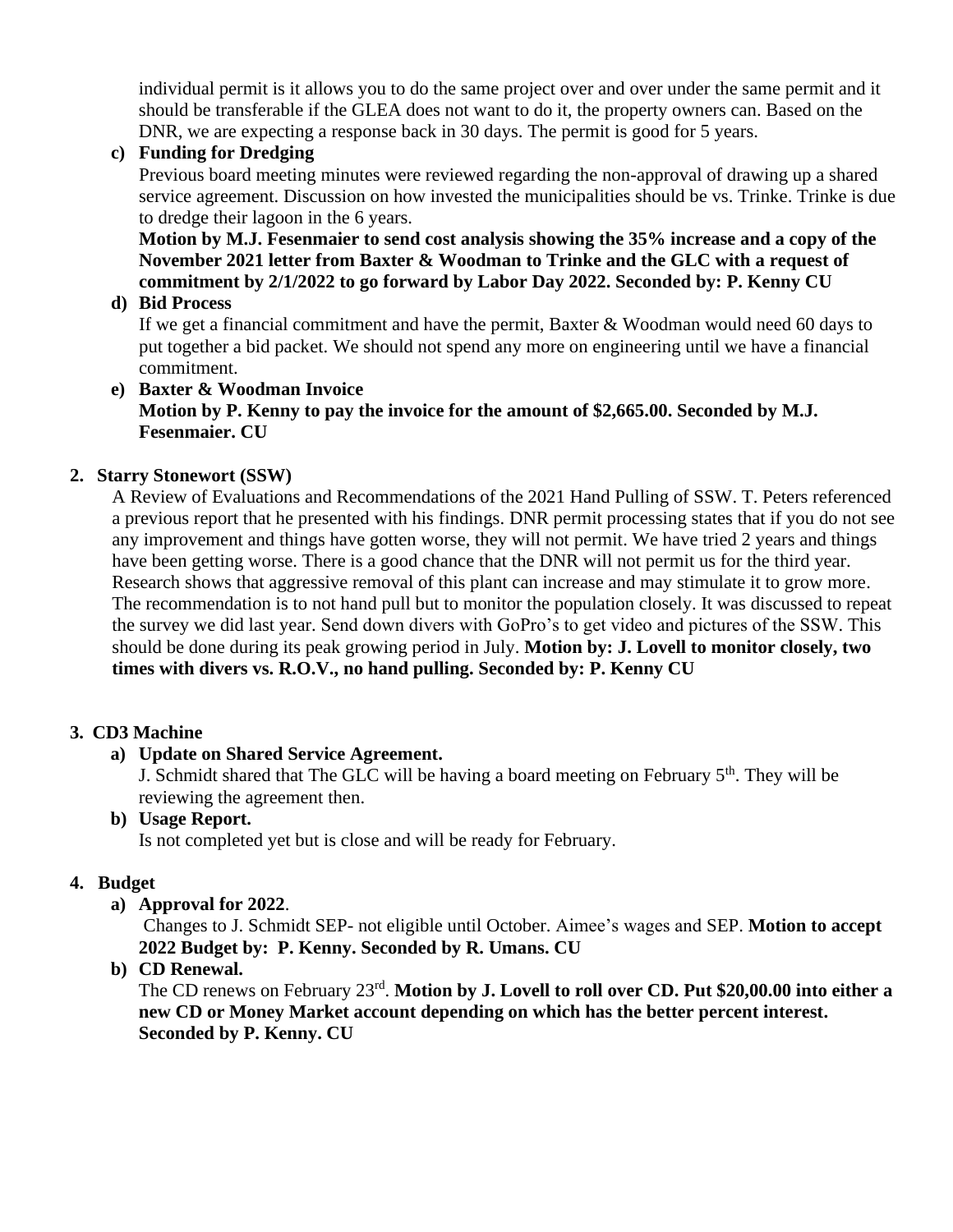## **5. Technology Update**

## **a) New Computers**.

J. Schmidt reported that the current computers are from 2008, 2010, 2016. We can no longer update our software, computers are slow, freezing, and crashing. **Motion by P. Kenny to purchase three new computers for \$3,600 Seconded by R. Umans. CU**

## **b) Email/Website Update.**

Currently using Geneva Online and Gmail for email. GLEA staff is working with a donor to update our website and is hoping to have email capabilities through our updated website. Will be meeting with the donor in the next couple of weeks to discuss our website needs.

## **c) Software- Adobe, Zoom, Microsoft 365.**

Our Microsoft (Home) expires in February. Looking to get Microsoft 365 Business. It cost \$12.50 a month for each user. Would also get Teams to use for meetings. Adobe was discussed but the Board agreed that the free adobe is sufficient.

### **d) New Copier.**

The current copier is a 2012 model that was purchased in 2014. It needs new rollers, and the image sensors are going bad. It keeps jamming and overheating. We received some quotes but will see about the Wisconsin government agency lease program pricing. The board will act at the February Board meeting.

## **e) Cell Phone Plan/ Reimbursement**.

Our phone system forwards calls when no one is in the office. J. Schmidt would like to be able to have a separate phone for this. He will price out different phones and plans for next month's meeting.

### **f) Monitoring Equipment.**

### **Weather Station**.

The cost for the unit is \$540.00, software for the unit is \$150.00 a year for the software. Using other units, you do not know where they are exactly located and how accurate the data is not true representation of the weather. We use the data to record field conditions when we are sampling. We will be able to put it on the GWC campus. **Motion to approve the purchase of a Davis Weather Station for \$540.00 and software for \$150.00 by R. Umans. Seconded by P. Kenny. CU Water Level Indicator**- was mentioned that needs to be replaced but will hold off until next year's budget.

**Padlocks**- \$200.00 and under does not need to be approved by the board.

### **6. Wisconsin Lakes**

### **a) Wisconsin Lakes and River Convention 2022.**

It will take place April 6-8 in Stevens Point. Lodging is \$115.00 each night for 3 nights. The cost of the convention is \$285.00. The lodging is \$115.00 a night. T. Peters is hoping to attend to help J. Schmidt network. **Motion to send staff to the convention made by P. Kenny. Seconded by R. Umans. CU** 

## **b) WI Lakes Leaders call for Crew 14.**

It is a training course for lake leaders addressing social, political, and scientific aspects of lake management. It is over three weekends in May, September, and October. You must be nominated to attend. T. Peters has nominated J. Schmidt. The cost is \$350.00.

**Motion to approve by J. Lovell, Seconded by R. Umans. CU**

# **7. WDNR – GLEA SSW Town Hall Presentation**.

J. Schmidt talked with the DNR, and they can participate in the town hall. They will only present facts about what other states are doing, they cannot present other states' work. This part of the presentation is going to be a very general overview. They will focus on what other lakes have been doing in Wisconsin, specifically Southeastern Wisconsin. DNR will present findings on what is working best. They would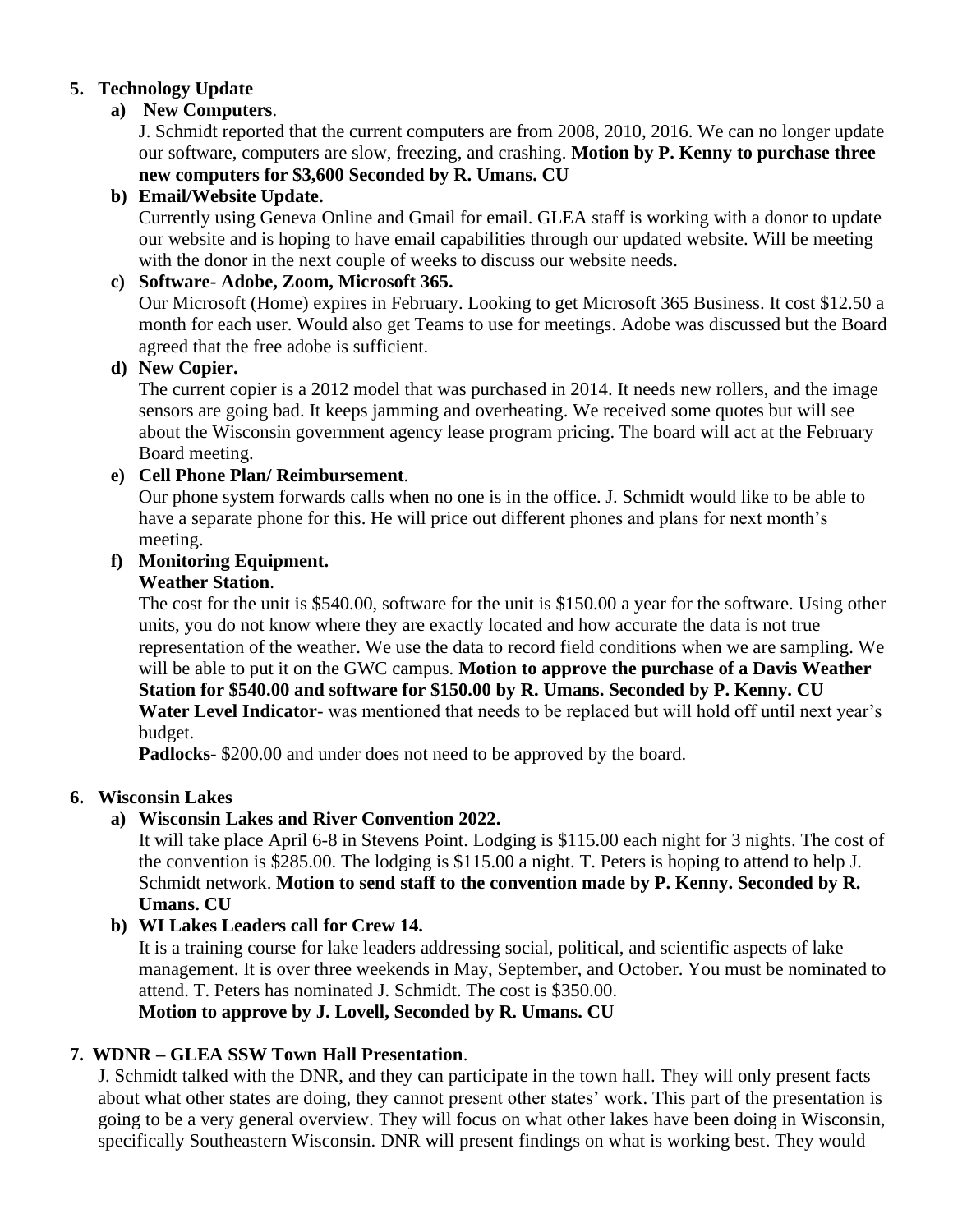like to know what other things we would like to have addressed. Suggestions: What it does do to the health of the lake? Effects on fish population? How fast does it grow? (Depth) Solutions and success? Why in Geneva Lake is it growing in 14 feet of water?

Due to WI DNR Covid-19 restrictions, the town hall will have to be virtual. We will look at recording it on Teams.

## **8. USGS Sampling Dates.**

We are waiting to hear back from Dr. Dale Robertson about dates and times. Once we hear back, we will then invite DNR staff to participate.

## **9. Odling Gravel Pit.**

L. Lundberg and J. Schmidt met with GLC and DNR staff to discuss sediment loading into Southwick Creek. DNR will be sending out a stream biologist this spring to further assess what is happening. The DNR is getting more involved.

## **10. Human Resources**

## **a) Covid-19 Policy.**

Staff worked from home in December due to Covid-19. Staff worked from home and kept track of his hours. In the future inform the board of any cases of Covid.

### **b) Internship.**

We are currently working on a job description for the internship that will focus on the social sciences aspect for updating the lake management plan. Hope to have it for the February board meeting.

#### **11.** Set next meeting date

**a) Approve Tentative Schedule for 2022**. **Motion to accept 2022 schedule by: R. Umans. Seconded by J. Lovell. CU**

The next board meeting is scheduled for Thursday, February  $17<sup>th</sup>$  at 6:30 pm.

### **12. Lake Management Plan Grant Application.**

GLEA was contacted by WI DNR regarding the Lake Management Plan Grant. DNR asked if the GLEA would take ownership of the grant if the GLC was awarded the grant. J. Schmidt asked if we could add other goals or projects to the grant and she said yes, but at our own cost. They would not be reimbursable by the grant. In the grant application, there is a listing to fund a Big Foot Creek water quality study. We have already funded Phase I and Phase II. Why do they need to fund a third study water quality study? We have already spent \$46,000.00. The GLC is hoping to transfer ownership of the grant over to GLEA and that includes the cost portion of the grant. The cost is \$59,532.00 with 25% reimbursement. GLEA cost would be \$34,532.00. The total money spent by the GLEA for the Big Foot Creek Water quality study would be \$80,611.00. P. Kenny asked if this was the grant application that we had zero input on. J. Schmidt answered this question by saying yes, we had no input. The DNR is requesting a formal action from the GLEA board that we do not want to accept ownership of this grant. **Motion to approve not accepting grant owner transfer made by P. Kenny. Seconded by M.J. Fesenmaier CU**

### **Adjourned to Closed Session 8:18 pm.**